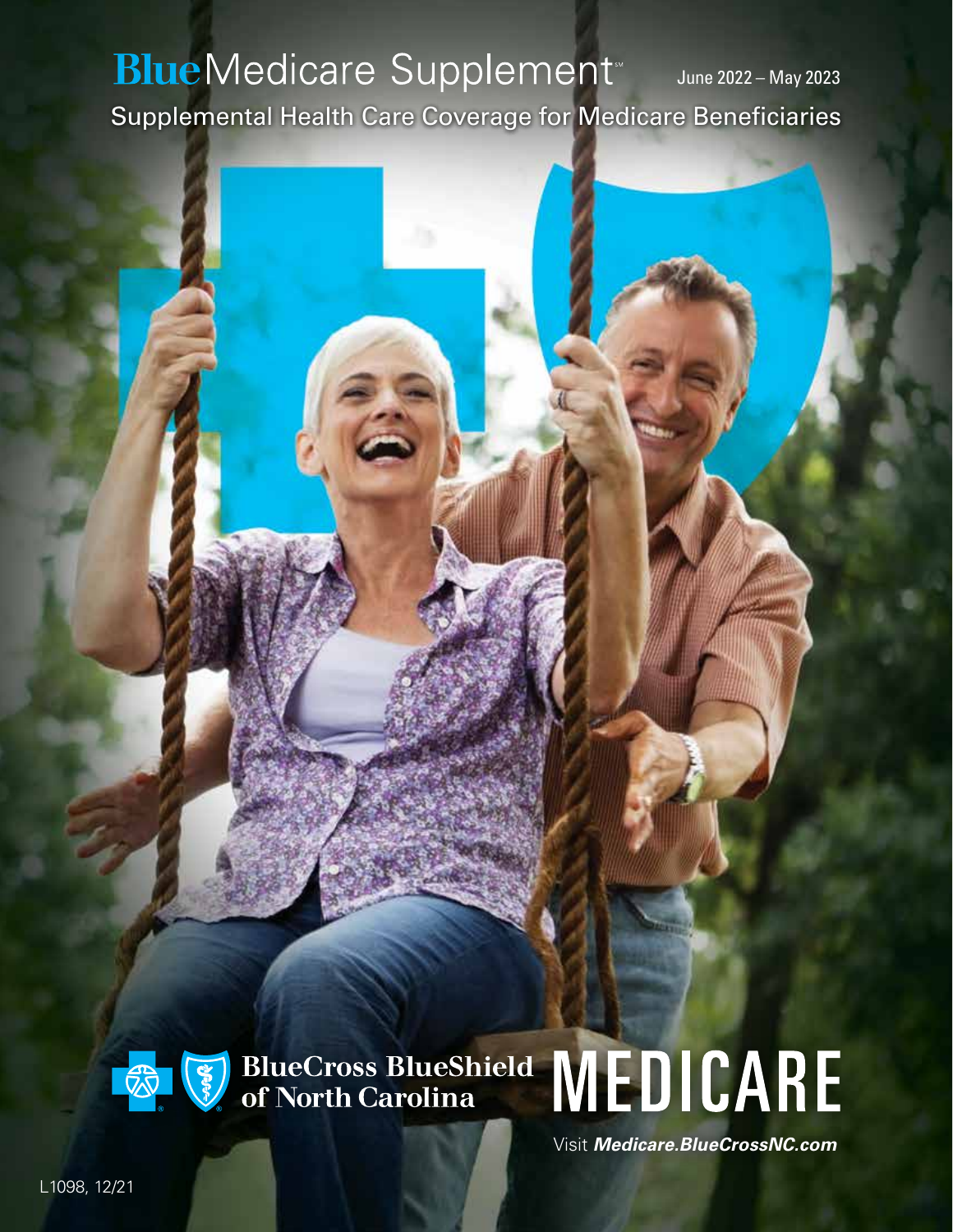### **Blue**Medicare Supplement<sup>®</sup>

### **Table of Contents**

Have Medicare Supplement Questions? We've Got Answers. Contact Blue Cross NC:

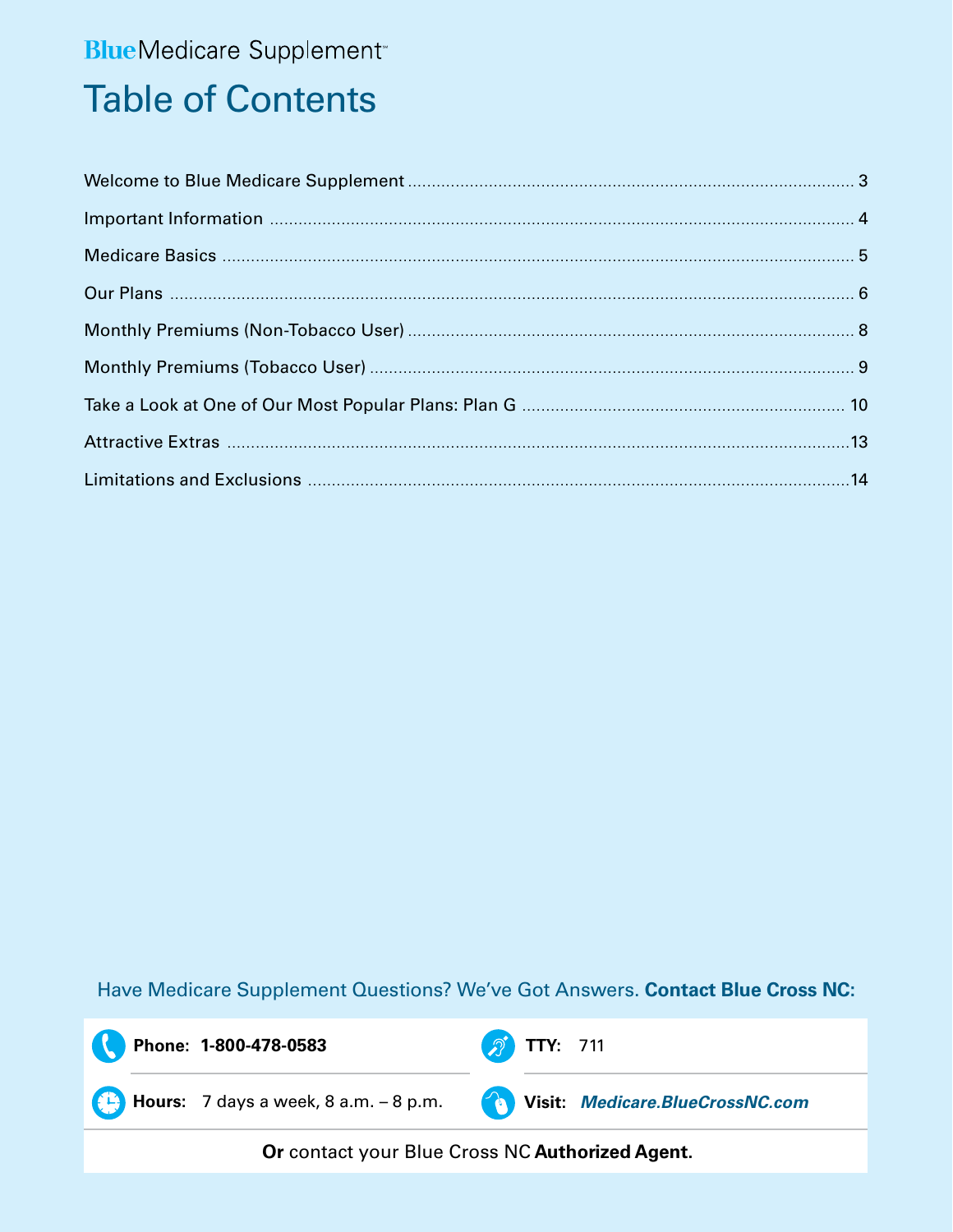<span id="page-2-0"></span>

### **Welcome to Blue**Medicare Supplement<sup>®</sup>

### **We're Here to Help**

Thank you for your interest in **Blue Medicare Supplement**  from Blue Cross and Blue Shield of North Carolina (Blue Cross NC).

We're proud to be one of North Carolina's leading health insurance companies. Today, more than 4.2 million customers rely on us for health care solutions – more than any other insurer based in North Carolina. In fact, one of every three North Carolinians is among our customers.\*

At Blue Cross NC, we've been helping North Carolinians for more than 88 years.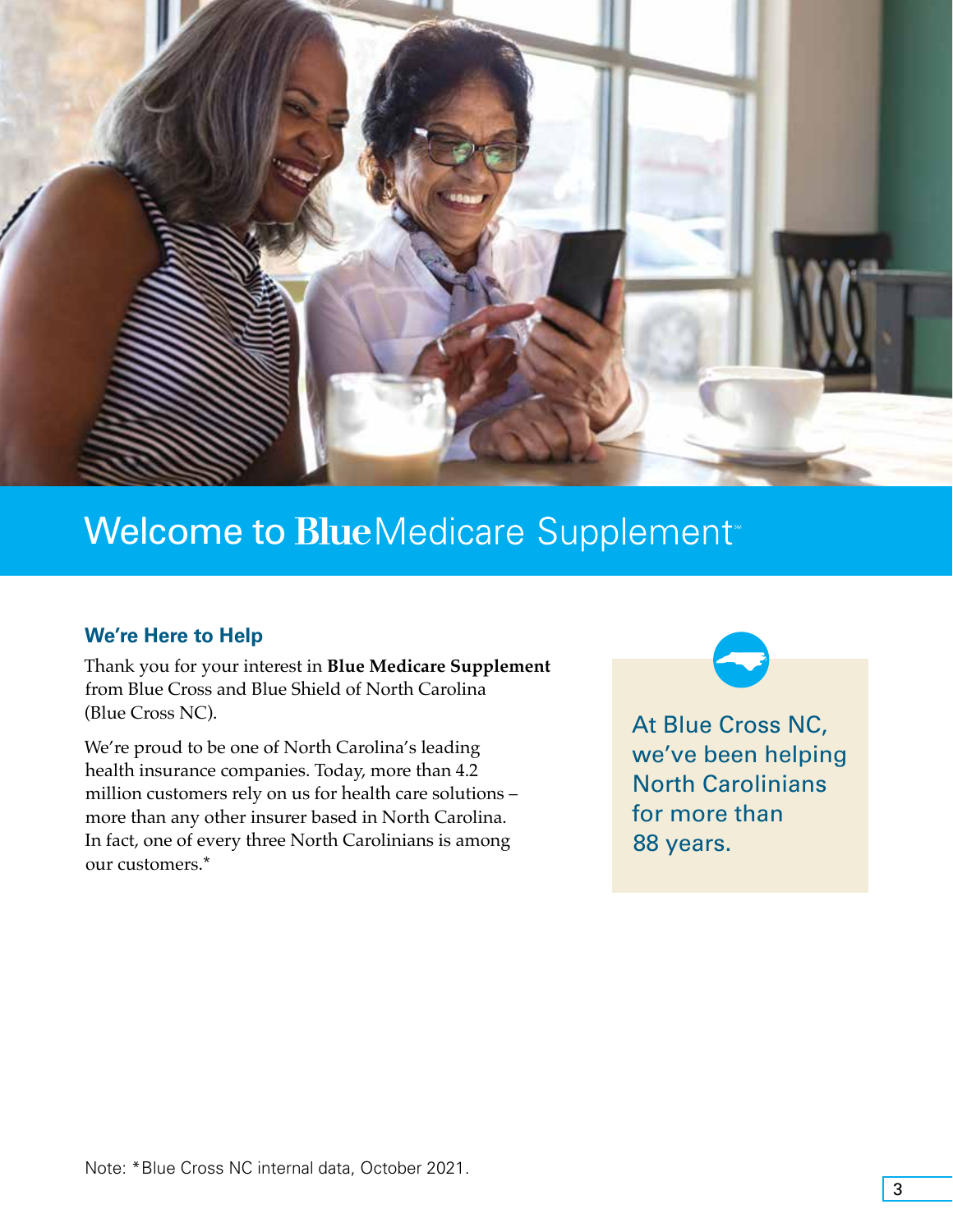### <span id="page-3-0"></span>**Blue** Medicare Supplement<sup>®</sup> Important Information

### **Covering Costs Left by Original Medicare**

Medicare covers many health care services, but it doesn't pay for all of your costs, such as copayments, coinsurance and deductibles. These gaps could leave you paying up to 20 percent of your health-related expenses. A Blue Medicare Supplement plan can give you additional coverage for Medicare deductibles and coinsurance for services like: Hospital stays, skilled nursing facilities, physician services, diagnostic tests, and medical and surgical services and supplies. You'll also be covered for Medicare-eligible costs not covered by Medicare.

### **Guaranteed Acceptance for Coverage**

Enrollment is simple. You're eligible for Blue Medicare Supplement coverage if you:

- Are age 65 or older and eligible for Medicare (or under age 65 and eligible for Medicare by reason of disability – Plan A and Plan G available)
- Enroll within six months of enrolling in Medicare Part B
- Are not covered by certain Medicaid programs
- Are a North Carolina resident

### **Avoid Waiting Periods for Pre-Existing Conditions**

If you enroll within 30 days following your 65th birthday, or if you have six months of continuous prior coverage, the six month waiting period for pre-existing conditions will be waived. Pre-existing conditions are conditions for which medical advice was given or treatment was recommended by or received from a physician within six months before the effective date of coverage. If you wait until after the deadline to enroll, you may have a waiting period for pre-existing conditions and may have to complete a medical questionnaire.

**Note: Policy** benefits are limited to those approved by Medicare for payment.

Notes:

- Blue Medicare Supplement rates are effective through May 31, 2023.
- This coverage is guaranteed renewable and may not be canceled or non-renewed for any reason other than failure to pay premiums or misstatements in or omissions of information from your application.
- These policies may not fully cover all your medical costs. These policies contain provisions that list benefits to those approved for payment by Medicare.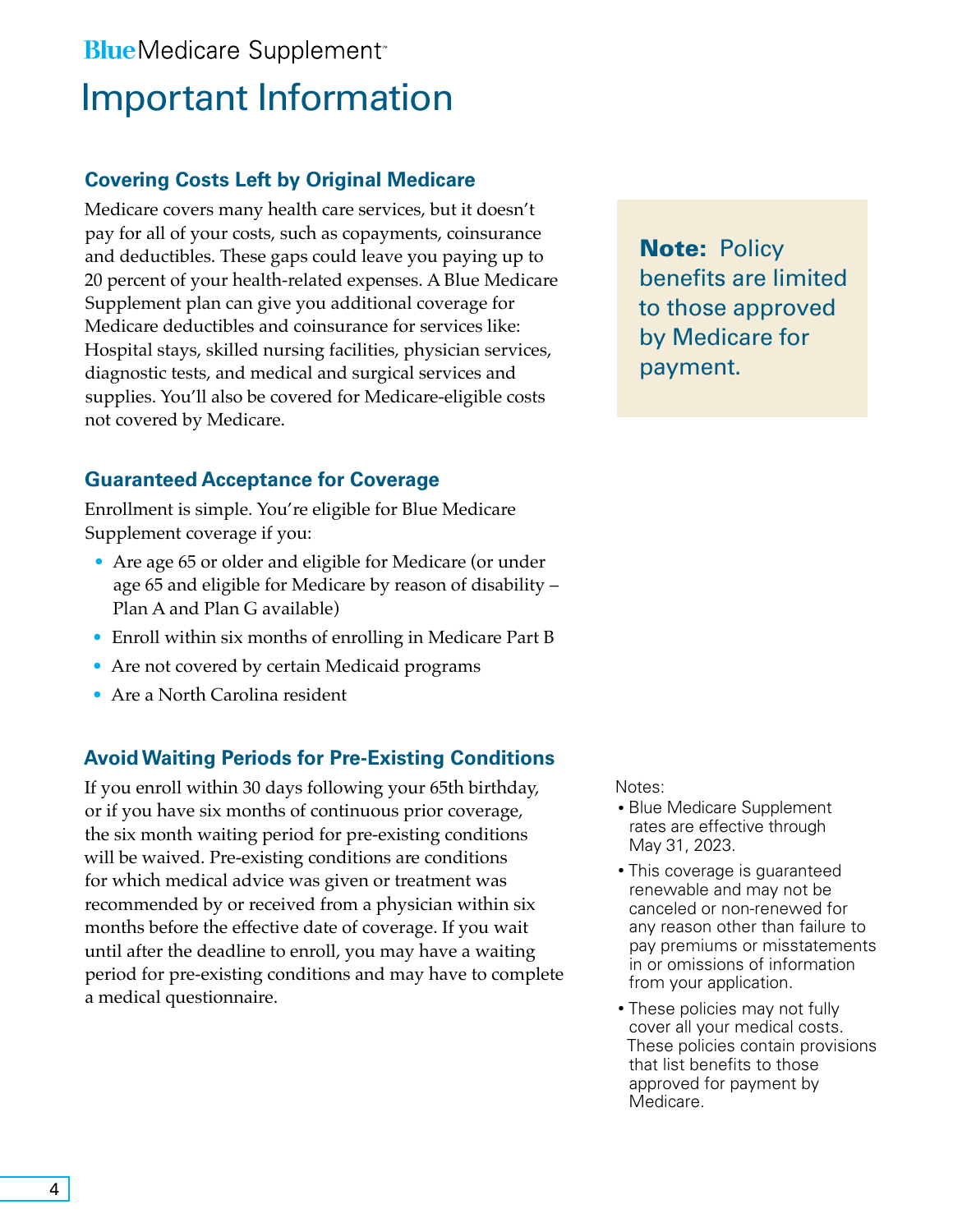

### <span id="page-4-0"></span>Medicare Basics

### **Original Medicare Parts A and B Medicare Advantage Part C**



#### **Part A**

Provided by the federal government.

- Inpatient care in hospitals
- Skilled nursing facility care
- Hospice care
- Home health care

### **Part B**

Provided by the federal government.

- Physician services
- Ambulance services
- Mental health
- Durable medical equipment
- Some preventive services

#### **Add-On Options**

Provided by private insurance companies.

#### **Medicare Supplement plan**

- Helps cover the costs Medicare Parts A and B leave you to pay
- Also known as Medigap

#### **Part D (Prescription Drug Plan)**

• Helps cover your prescription drug costs



#### **Part C**



Provided by Medicare-approved private insurance companies.

#### **Medicare Parts A and B**

Covers the same types of care as Medicare Parts A and B, but lowers your share of the costs when you use doctors and hospitals that are part of the plan's network.



#### **RA** Part D (Prescription Drug Plan)

Most Medicare Advantage plans include Part D prescription drug coverage.

**Medicare Advantage plans may offer other additional benefits as well.**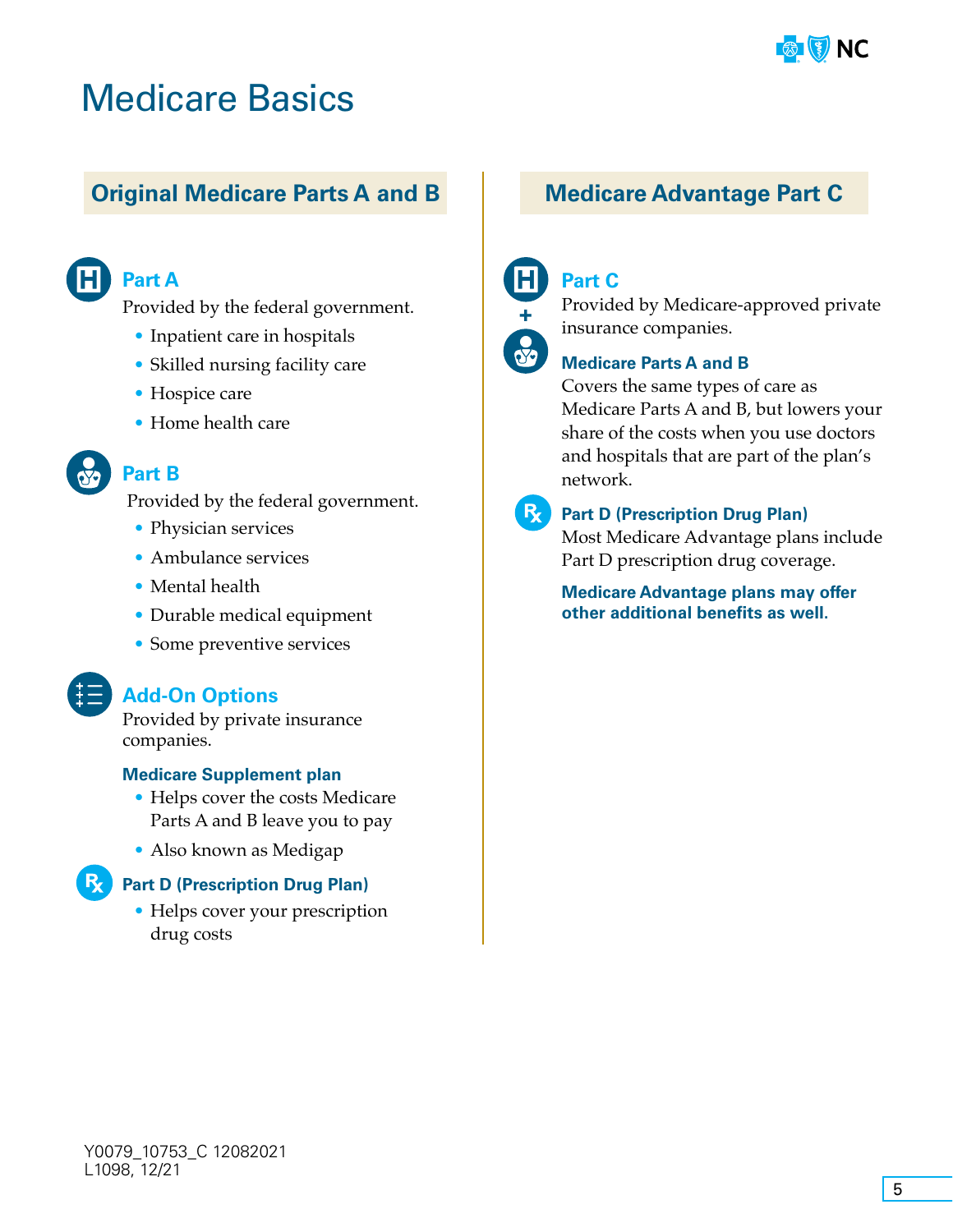<span id="page-5-0"></span>

### Our Plans

#### **We Want to Help You Choose the Blue Medicare Supplement Plan That Includes the Benefits Most Important to You**

Attained-age plans should be compared to entry-age plans (also known as issue-age plans). Premiums for entry-age plans do not increase due to age.

Our rates increase due to age when you move from one age band to the next. Rates may also be adjusted for medical inflation or overall claims experience.

Any change in rates will be preceded by a 30 day notice and is guaranteed for 12 months. Rates are subject to change June 1 of each year, but members will not be singled out for premium increases based on their individual health.

This is only a **summary of benefits**. Please see the **Outline of Coverage** for more details.

All of our Blue Medicare Supplement plans are attained-age rated.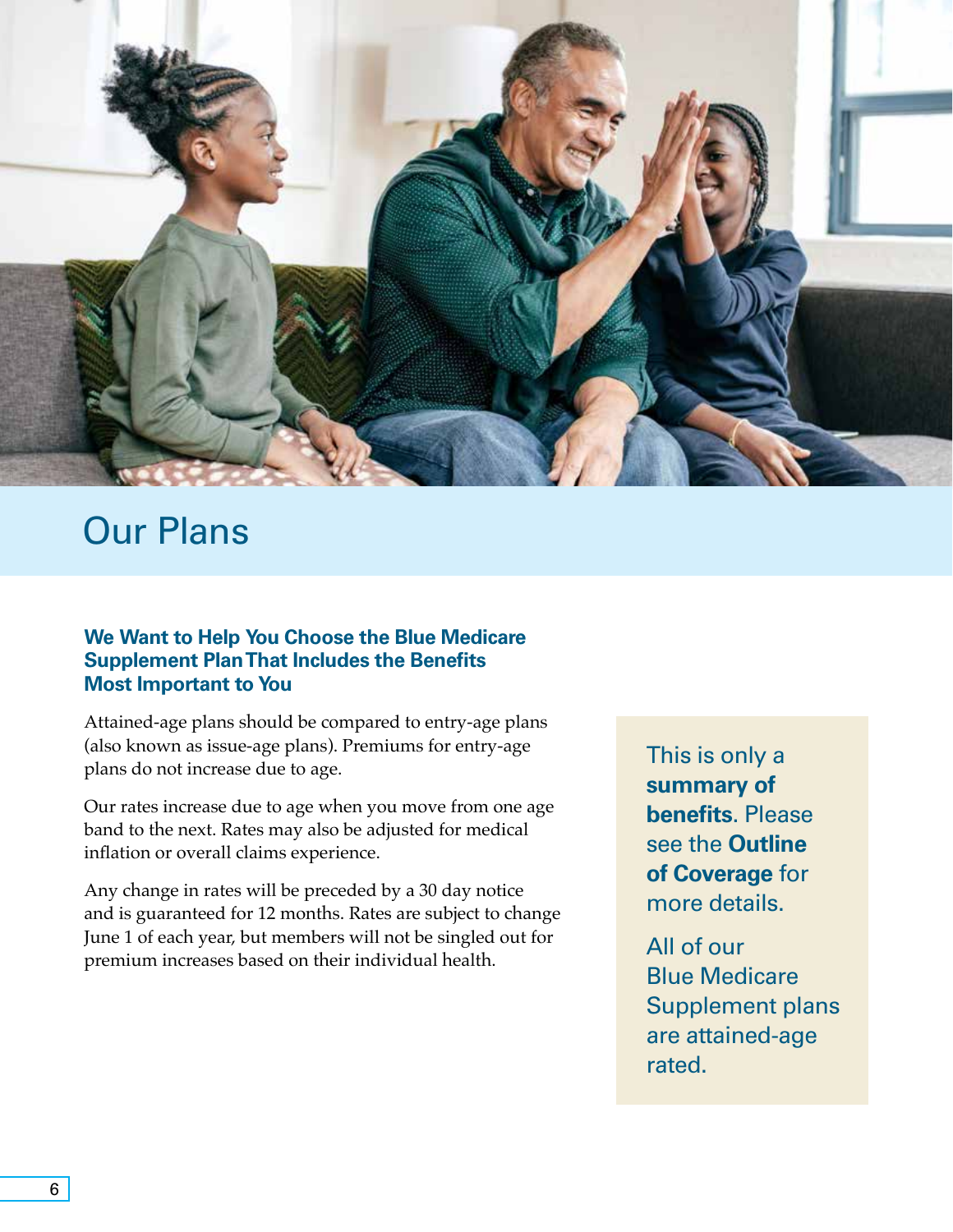### **BlueMedicare Supplement**\*



|                                                                                                                         | <b>Plan A</b><br>pays | <b>High Deductible</b><br><b>Plan G</b> <sup>1</sup><br><b>Plan G</b><br>pays<br>pays |                       | <b>Plan K</b><br>pays      | <b>Plan N</b><br>pays                                              |  |  |  |  |  |
|-------------------------------------------------------------------------------------------------------------------------|-----------------------|---------------------------------------------------------------------------------------|-----------------------|----------------------------|--------------------------------------------------------------------|--|--|--|--|--|
| <b>Benefits</b>                                                                                                         | BMS A, 12/18          | BMS G, 12/18                                                                          | <b>BMS HDG, 12/18</b> | BMS K, 12/18               | BMS N, 12/18                                                       |  |  |  |  |  |
| <b>Part A (Hospitalization)</b>                                                                                         |                       |                                                                                       |                       |                            |                                                                    |  |  |  |  |  |
| \$1,556 inpatient hospital<br>deductible each benefit<br>period                                                         |                       |                                                                                       |                       | Covers<br>50% <sup>4</sup> |                                                                    |  |  |  |  |  |
| \$389 a day copayment<br>for days 61-90 in a<br>hospital                                                                | $\checkmark$          |                                                                                       |                       |                            |                                                                    |  |  |  |  |  |
| \$778 a day copayment<br>for days 91-150<br>(lifetime reserve <sup>2</sup> )                                            |                       |                                                                                       |                       |                            |                                                                    |  |  |  |  |  |
| 100% of Medicare-<br>allowable expenses for<br>additional 365 days<br>after Medicare hospital<br>benefits are exhausted |                       |                                                                                       |                       |                            |                                                                    |  |  |  |  |  |
| \$194.50 a day for<br>days 21-100 in a<br>skilled nursing facility <sup>3</sup>                                         |                       |                                                                                       |                       | Covers<br>50% <sup>4</sup> |                                                                    |  |  |  |  |  |
| <b>Part B (Physician and Medical Services)</b>                                                                          |                       |                                                                                       |                       |                            |                                                                    |  |  |  |  |  |
| Generally, 80% of<br>Medicare-approved<br>amount (Part B<br>coinsurance) after<br>Part B deductible<br>is met           |                       |                                                                                       |                       |                            | Up to \$20<br>per office<br>visit<br>Up to \$50<br>per ER<br>visit |  |  |  |  |  |
| 100% of Medicare<br>Part B excess charges                                                                               |                       |                                                                                       |                       |                            |                                                                    |  |  |  |  |  |
| Silver&Fit® offered                                                                                                     |                       |                                                                                       |                       |                            |                                                                    |  |  |  |  |  |
| TruHearing <sup>®</sup> offered                                                                                         | $\checkmark$          | $\checkmark$                                                                          | $\checkmark$          | $\checkmark$               | $\sqrt{2}$                                                         |  |  |  |  |  |

- ✓ Benefit included in plan.
- 1 Benefits for this plan will not begin until your \$2,490 deductible is met.
- 2 After 90 days of hospitalization, Medicare benefits are paid from a one-time, lifetime reserve of 60 additional days, which are not renewable each benefit period.
- 3 You must have been in a hospital for at least three days and enter a Medicare-approved facility within 30 days after hospital discharge.
- 4 Until annual out-of-pocket limit of \$6,620 is met.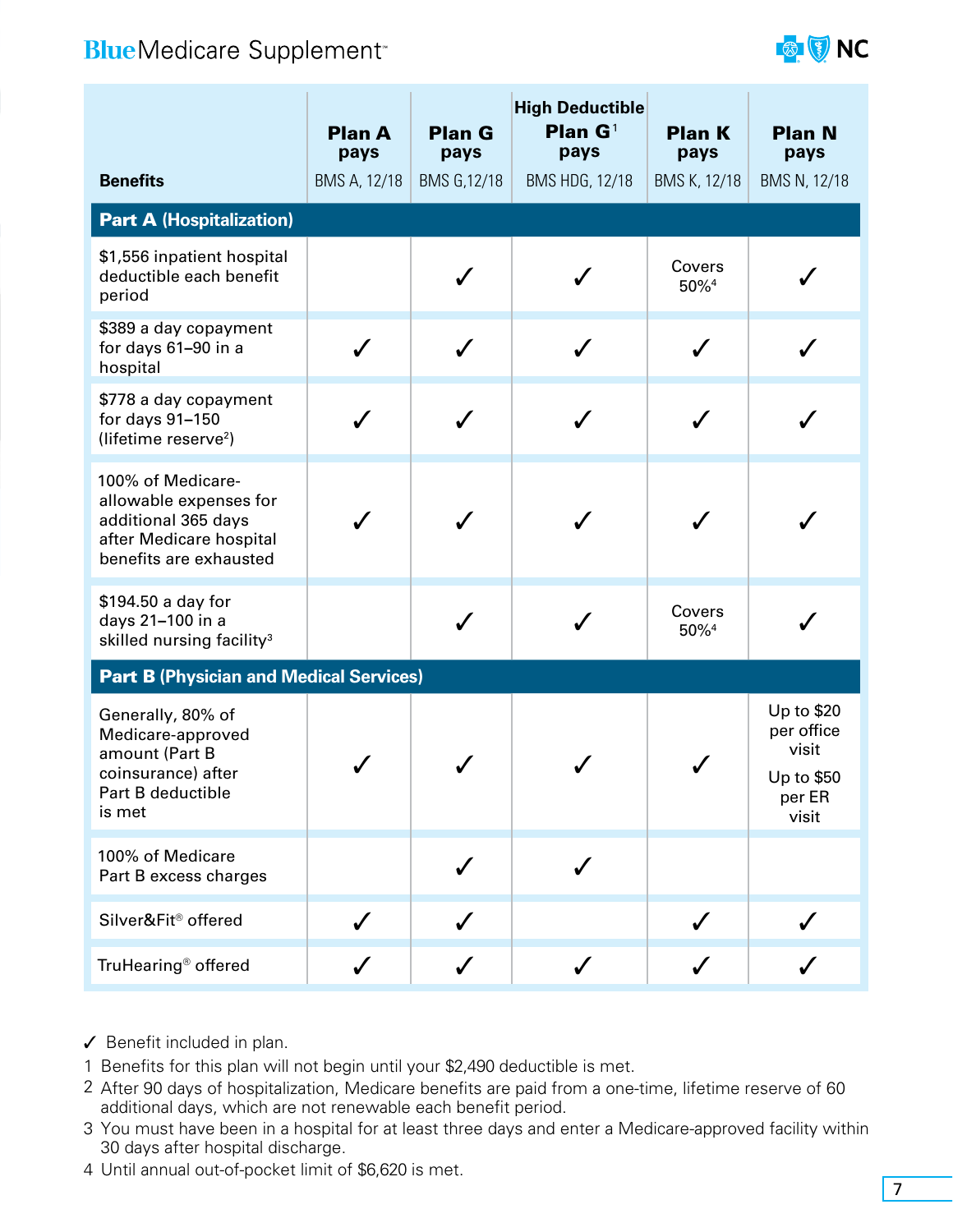### <span id="page-7-0"></span>**Blue**Medicare Supplement<sup>®</sup>

### **Attained-Age Monthly Premiums**

| <b>Non-Tobacco User</b> |               |             |               |             |                                                   |             |               |             |               |             |
|-------------------------|---------------|-------------|---------------|-------------|---------------------------------------------------|-------------|---------------|-------------|---------------|-------------|
|                         | <b>Plan A</b> |             | <b>Plan G</b> |             | <b>High</b><br><b>Deductible</b><br><b>Plan G</b> |             | Plan K        |             | <b>Plan N</b> |             |
| Age                     | <b>Female</b> | <b>Male</b> | <b>Female</b> | <b>Male</b> | <b>Female</b>                                     | <b>Male</b> | <b>Female</b> | <b>Male</b> | <b>Female</b> | <b>Male</b> |
| $65$                    | \$1,184.00    | \$1,387.00  | \$1,265.00    | \$1,485.50  | N/A                                               | N/A         | N/A           | N/A         | N/A           | N/A         |
| 65                      | \$109.50      | \$127.50    | \$95.75       | \$111.50    | \$36.50                                           | \$42.50     | \$65.00       | \$75.75     | \$85.75       | \$100.00    |
| 66                      | \$113.25      | \$131.75    | \$100.00      | \$116.50    | \$36.50                                           | \$42.50     | \$68.75       | \$80.00     | \$90.00       | \$104.75    |
| 67                      | \$118.50      | \$138.00    | \$104.25      | \$121.50    | \$36.50                                           | \$42.50     | \$72.75       | \$84.75     | \$93.75       | \$109.00    |
| 68                      | \$122.75      | \$143.00    | \$108.50      | \$126.25    | \$36.50                                           | \$42.50     | \$77.25       | \$89.75     | \$97.50       | \$113.50    |
| 69                      | \$127.00      | \$148.00    | \$113.25      | \$131.75    | \$36.50                                           | \$42.50     | \$81.25       | \$94.75     | \$101.75      | \$118.25    |
| 70                      | \$132.75      | \$154.50    | \$127.25      | \$148.25    | \$37.75                                           | \$44.00     | \$86.75       | \$100.75    | \$115.00      | \$133.75    |
| 71                      | \$137.50      | \$160.25    | \$141.00      | \$164.25    | \$37.75                                           | \$44.00     | \$92.00       | \$107.25    | \$128.00      | \$148.75    |
| 72                      | \$143.00      | \$167.00    | \$154.75      | \$180.25    | \$37.75                                           | \$44.00     | \$97.25       | \$113.25    | \$141.00      | \$164.00    |
| 73                      | \$148.50      | \$172.75    | \$168.50      | \$196.25    | \$37.75                                           | \$44.00     | \$102.50      | \$119.50    | \$154.00      | \$179.25    |
| 74                      | \$154.00      | \$179.25    | \$182.25      | \$212.00    | \$37.75                                           | \$44.00     | \$108.00      | \$125.50    | \$167.00      | \$194.50    |
| 75                      | \$159.50      | \$185.75    | \$196.00      | \$228.25    | \$41.75                                           | \$48.50     | \$113.25      | \$131.75    | \$180.00      | \$209.75    |
| 76                      | \$165.00      | \$192.00    | \$209.75      | \$244.25    | \$41.75                                           | \$48.50     | \$118.50      | \$138.00    | \$193.00      | \$224.75    |
| 77                      | \$170.50      | \$198.50    | \$223.50      | \$260.00    | \$41.75                                           | \$48.50     | \$123.75      | \$144.00    | \$206.00      | \$240.00    |
| 78                      | \$176.00      | \$205.00    | \$237.25      | \$276.25    | \$41.75                                           | \$48.50     | \$129.00      | \$150.00    | \$219.00      | \$256.25    |
| 79                      | \$181.50      | \$211.25    | \$251.00      | \$292.25    | \$41.75                                           | \$48.50     | \$134.50      | \$156.50    | \$231.75      | \$272.25    |
| $80 +$                  | \$187.25      | \$217.75    | \$264.75      | \$308.25    | \$41.75                                           | \$48.50     | \$140.00      | \$162.75    | \$244.75      | \$288.25    |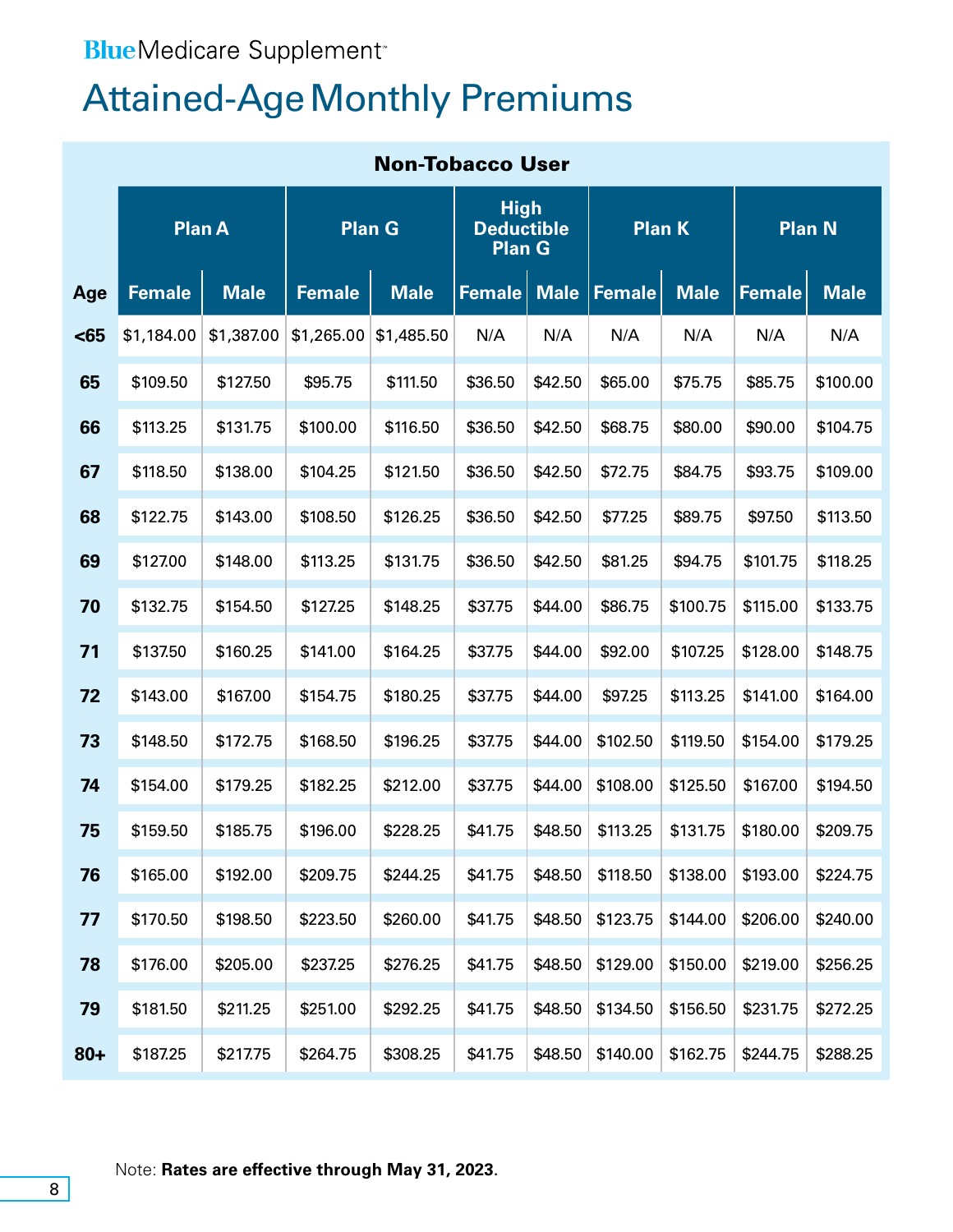### <span id="page-8-0"></span>**Blue**Medicare Supplement<sup>-</sup>



### **Attained-Age Monthly Premiums**

| <b>Tobacco User</b> |               |             |               |             |                                                   |             |               |             |               |             |
|---------------------|---------------|-------------|---------------|-------------|---------------------------------------------------|-------------|---------------|-------------|---------------|-------------|
|                     | <b>Plan A</b> |             | <b>Plan G</b> |             | <b>High</b><br><b>Deductible</b><br><b>Plan G</b> |             | <b>Plan K</b> |             | <b>Plan N</b> |             |
| Age                 | <b>Female</b> | <b>Male</b> | <b>Female</b> | <b>Male</b> | <b>Female</b>                                     | <b>Male</b> | <b>Female</b> | <b>Male</b> | <b>Female</b> | <b>Male</b> |
| <65                 | \$1,209.00    | \$1,412.00  | \$1,290.00    | \$1,510.50  | N/A                                               | N/A         | N/A           | N/A         | N/A           | N/A         |
| 65                  | \$134.50      | \$152.50    | \$120.75      | \$136.50    | \$49.00                                           | \$55.00     | \$90.00       | \$100.75    | \$110.75      | \$125.00    |
| 66                  | \$138.25      | \$156.75    | \$125.00      | \$141.50    | \$49.00                                           | \$55.00     | \$93.75       | \$105.00    | \$115.00      | \$129.75    |
| 67                  | \$143.50      | \$163.00    | \$129.25      | \$146.50    | \$49.00                                           | \$55.00     | \$97.75       | \$109.75    | \$118.75      | \$134.00    |
| 68                  | \$147.75      | \$168.00    | \$133.50      | \$151.25    | \$49.00                                           | \$55.00     | \$102.25      | \$114.75    | \$122.50      | \$138.50    |
| 69                  | \$152.00      | \$173.00    | \$138.25      | \$156.75    | \$49.00                                           | \$55.00     | \$106.25      | \$119.75    | \$126.75      | \$143.25    |
| 70                  | \$157.75      | \$179.50    | \$152.25      | \$173.25    | \$50.25                                           | \$56.50     | \$111.75      | \$125.75    | \$140.00      | \$158.75    |
| 71                  | \$162.50      | \$185.25    | \$166.00      | \$189.25    | \$50.25                                           | \$56.50     | \$117.00      | \$132.25    | \$153.00      | \$173.75    |
| 72                  | \$168.00      | \$192.00    | \$179.75      | \$205.25    | \$50.25                                           | \$56.50     | \$122.25      | \$138.25    | \$166.00      | \$189.00    |
| 73                  | \$173.50      | \$197.75    | \$193.50      | \$221.25    | \$50.25                                           | \$56.50     | \$127.50      | \$144.50    | \$179.00      | \$204.25    |
| 74                  | \$179.00      | \$204.25    | \$207.25      | \$237.00    | \$50.25                                           | \$56.50     | \$133.00      | \$150.50    | \$192.00      | \$219.50    |
| 75                  | \$184.50      | \$210.75    | \$221.00      | \$253.25    | \$54.25                                           | \$61.00     | \$138.25      | \$156.75    | \$205.00      | \$234.75    |
| 76                  | \$190.00      | \$217.00    | \$234.75      | \$269.25    | \$54.25                                           | \$61.00     | \$143.50      | \$163.00    | \$218.00      | \$249.75    |
| 77                  | \$195.50      | \$223.50    | \$248.50      | \$285.00    | \$54.25                                           | \$61.00     | \$148.75      | \$169.00    | \$231.00      | \$265.00    |
| 78                  | \$201.00      | \$230.00    | \$262.25      | \$301.25    | \$54.25                                           | \$61.00     | \$154.00      | \$175.00    | \$244.00      | \$281.25    |
| 79                  | \$206.50      | \$236.25    | \$276.00      | \$317.25    | \$54.25                                           | \$61.00     | \$159.50      | \$181.50    | \$256.75      | \$297.25    |
| $80 +$              | \$212.25      | \$242.75    | \$289.75      | \$333.25    | \$54.25                                           | \$61.00     | \$165.00      | \$187.75    | \$269.75      | \$313.25    |

Notes:

#### • **Rates are effective through May 31, 2023**.

• Tobacco user rates do not apply during Guaranteed Issue period.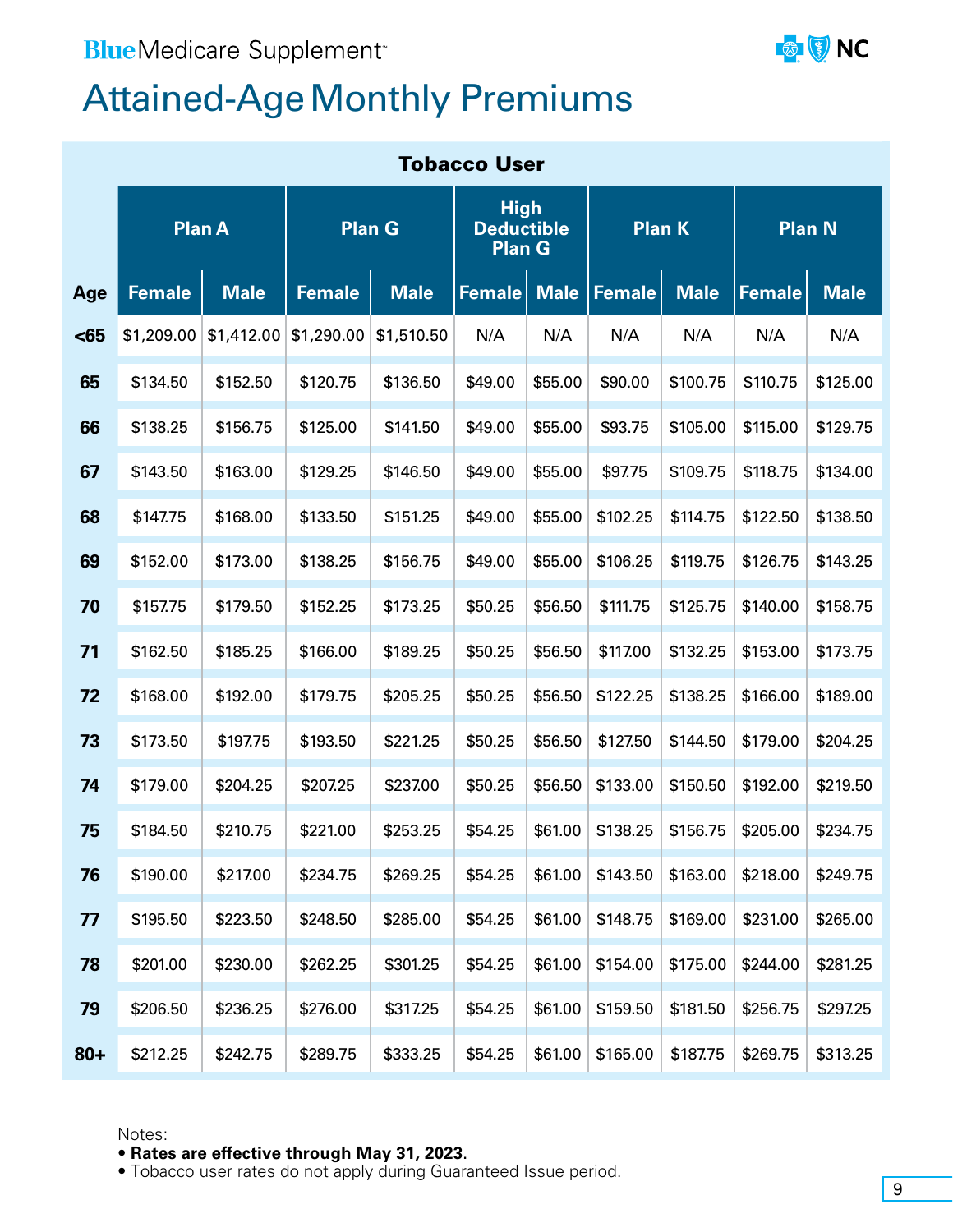<span id="page-9-0"></span>**Blue** Medicare Supplement<sup>®</sup>

### Take a Look at One of Our Most Popular Plans: **Plan G**

Blue Medicare Supplement plans help cover the costs that Original Medicare doesn't. Here's how Plan G covers costs that Original Medicare doesn't.

#### **Part A (Hospitalization):**

- \$1,556 inpatient hospital deductible each benefit period
- \$389 a day copayment for days 61–90 in a hospital
- \$778 a day copayment for days 91–150 (lifetime reserve)
- 100% of Medicare-allowable expenses for an additional 365 days after your Medicare hospital benefits are exhausted
- \$194.50 a day for days 21–100 in a skilled nursing facility

#### **Part B (Physician and Medical Services):**

- Generally, 80% of the Medicare-approved amount (Part B coinsurance) after your Part B deductible is met
- 100% of Medicare Part B excess charges

Be sure to take a **look at the chart** of all plans and select the **one that works best for you**.

#### **IMPORTANT: Remember Your Prescription Drug Coverage**

As you consider your Blue Medicare Supplement options, remember to consider your prescription drug needs, too. Medicare prescription drug coverage (also called Medicare Part D) plans are offered by private companies like Blue Cross NC.

To learn more, visit *[Medicare.gov](https://www.medicare.gov/)*.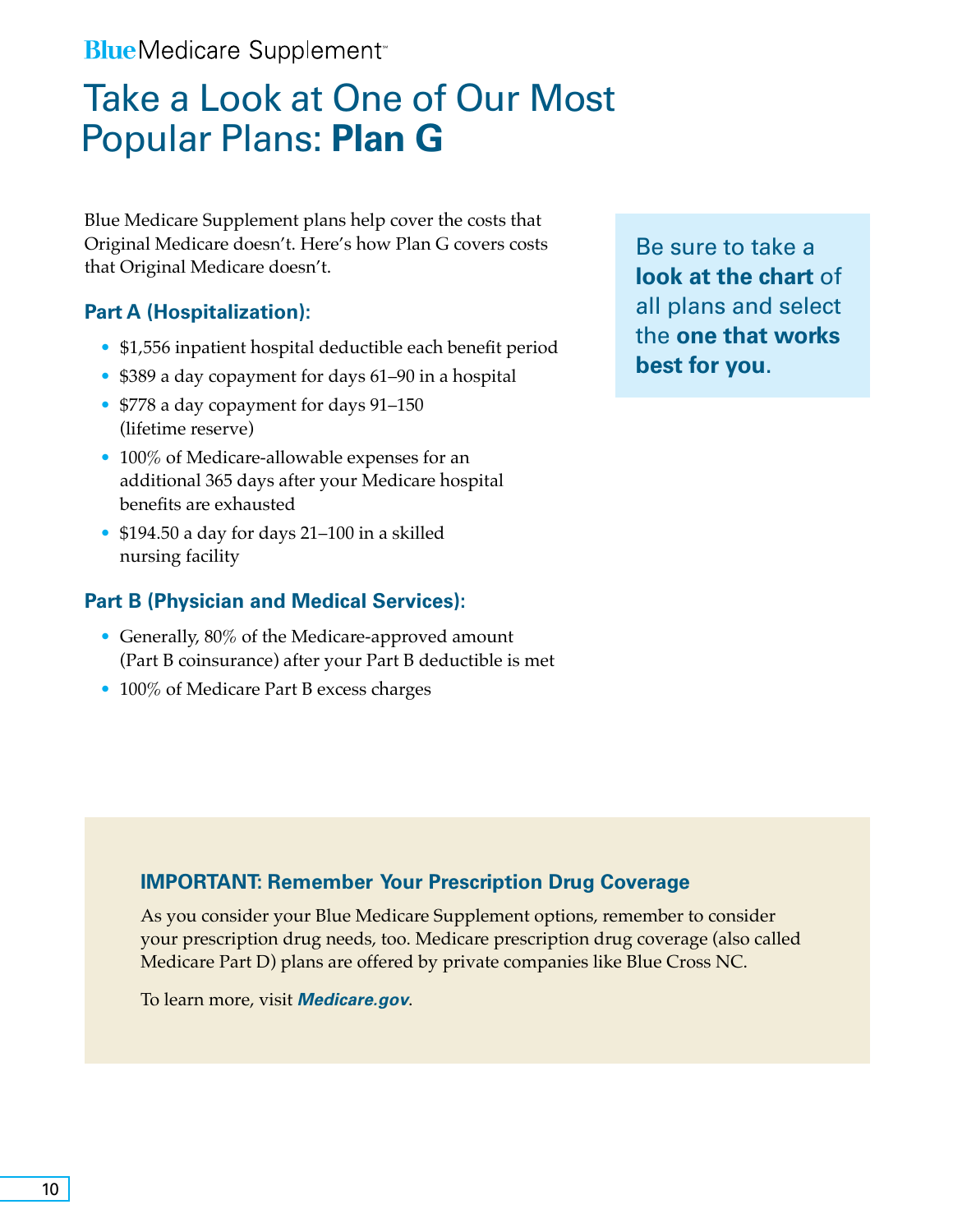

### Attractive Extras

#### **Coverage That Comes With Added Value**

In addition to the valuable coverage that Blue Medicare Supplement plans offer you, there are a number of available programs that bring you even more value.

You'll find a wide variety of discounts on health and fitness-related services and products through the Blue365® program. In addition to Blue365, there's Silver&Fit®, a program that offers you a low-cost gym membership along with at-home fitness options. There's also the TruHearing® program for hearing aids at very attractive prices and hearing exams at a low cost. You'll see details on these programs on the following pages.

You'll find a wide **variety of discounts** on health and fitnessrelated services and products.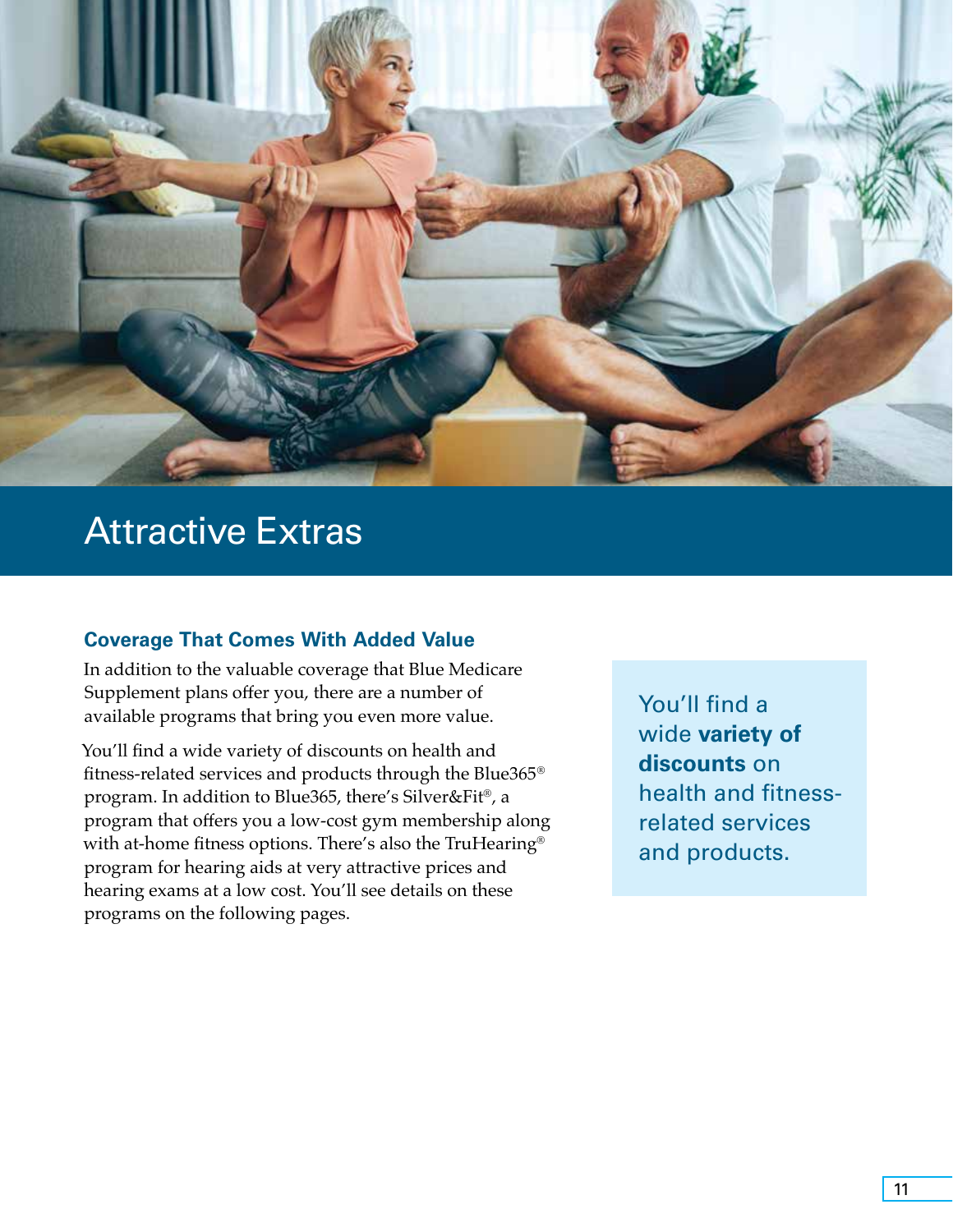### Attractive Extras

### **Blue-to-Blue**

### **Flexibility to Change**

With some insurers, you can get locked into a plan that may not be right for you. But thanks to our **exclusive Blue-to-Blue program**, if your needs change over time, Blue Cross NC gives you the flexibility to switch plans:\*

- Without additional medical exams
- Without underwriting or additional health questions
- Without any hassle!

For more information, call: **1-800-478-0583** (TTY:711). Or contact your Blue Cross NC Authorized Agent.

You can always be sure to have the plan that best suits your needs and budget.

Notes: \*Blue-to-Blue is only available when you switch from one Blue Cross NC Medicare plan to another Blue Cross NC Medicare plan. You may only switch during designated times of the year. Certain other limits apply.

### **图 Blue365**

#### **Health and Wellness Deals**

Blue365 brings you great discounts on a wide variety of products and services at no additional cost. You'll find savings on just about every aspect of a healthy, active life, including:

- Gym discounts
- Activity trackers
- Hearing aids

• Laser eye surgery

- Vision services • Medical bracelets
- Healthy eating
- And more!

What's more, all the Blue365 deals are delivered right to you. When you sign up, you'll get deal alerts via email – so you'll find it easy to take advantage of all the offers you'd like. And because you'll receive just one email with new deals each week, your email inbox stays clutter-free.

For more information, call: **1-855-511-BLUE(2583)**. Or visit: *[BlueCrossNC.com/Blue365Medicare](https://www.bcbsnc.com/content/blue365/index.htm)*.

Notes: Blue365 offers access to savings on items that members may purchase directly from independent vendors, which are different from items that are covered under the policies with Blue Cross NC. Any disputes regarding these products and services may be subject to the Blue Cross NC grievance process. Blue Cross Blue Shield Association (BCBSA) may receive payments from Blue365 vendors. Neither Blue Cross NC nor BCBSA recommends, endorses, warrants or guarantees any specific Blue365 vendor or item. This program may be modified or discontinued at any time without prior notice.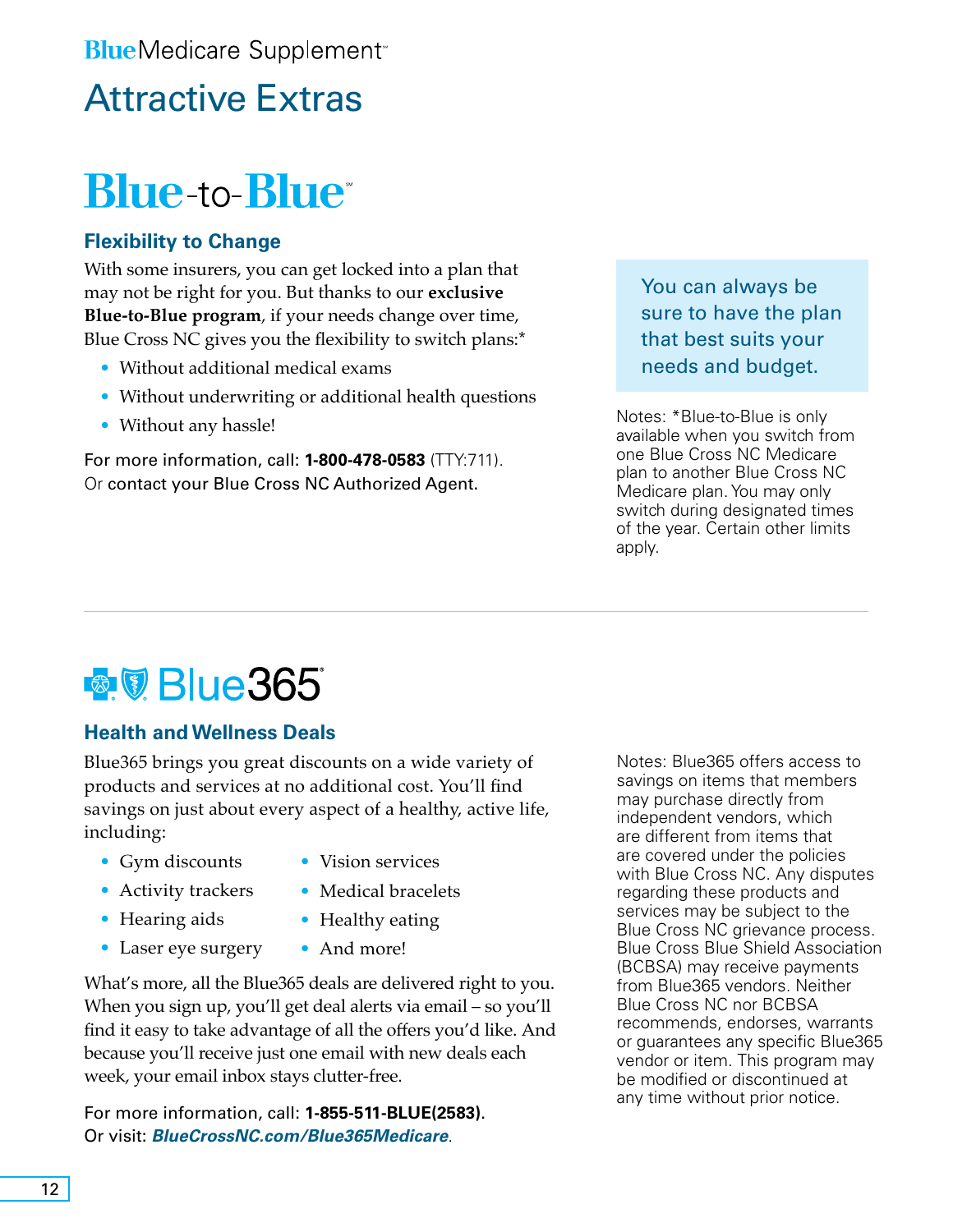### <span id="page-12-0"></span>Attractive Extras

## **NY Silver&Fit.**

### **Healthy Aging and Exercise Program**

This fitness program, available on all Blue Medicare Supplement plans except High Deductible Plan G, offers you a low-cost membership at a fitness facility or exercise center near you. For just a \$50 annual fee, you can have a membership in a participating Silver&Fit facility. And if the gym's not for you, you can enroll in the Silver&Fit Home Fitness Program. For a \$10 annual fee you can choose one home fitness kit a year from the variety of kits available, such as the Fitbit® fitness tracker kit.



#### **Program Includes:**

- More than 16,000 participating fitness centers and select YMCAs
- Online videos for Pilates, yoga and a variety of other fitness topics
- Weekly live one-on-one sessions with a trained health coach
- Home Fitness kits include Wearable Fitness Tracker, Pilates, Strength, Swim and Yoga Kit options

Notes: The Silver&Fit program is provided by American Specialty Health Fitness, Inc. (ASH Fitness), a subsidiary of American Specialty Health Incorporated (ASH). Annual membership fees renew June 1. The program is not part of a member's policy or benefits, and is not available on our Plan G-HD. All programs and services are not available in all areas. Please make sure to talk to a doctor before starting or changing an exercise routine. Silver&Fit, Fit at Home and the Silver&Fit logo are trademarks of ASH. Other names or logos may be trademarks of their respective owners. Home kits are subject to change. Not all YMCAs participate in the network. ASH does not offer Blue Cross or Blue Shield products or services. Not connected with or endorsed by the U.S. government or the federal Medicare program. Fitbit is a registered trademark of its respective owner. Fitbit is an independent company and does not offer Blue Cross or Blue Shield products or services. Kits are subject to change at any time.

### **Trul-learing**

### **Hearing Aid Program**

TruHearing covers one hearing aid per ear per year for a low copay of \$699 per TruHearing Advanced hearing aid, or \$999 per TruHearing Premium hearing aid. Also, as part of the program, a TruHearing provider will consult with you to determine the best type and style of hearing aid to address your lifestyle and unique hearing needs. If you are experiencing hearing loss, we hope you'll take advantage of this program.

Notes: TruHearing is a registered trademark of TruHearing, Inc. TruHearing is an independent company and does not offer Blue Cross or Blue Shield products or services. This program may change or be discontinued at any time.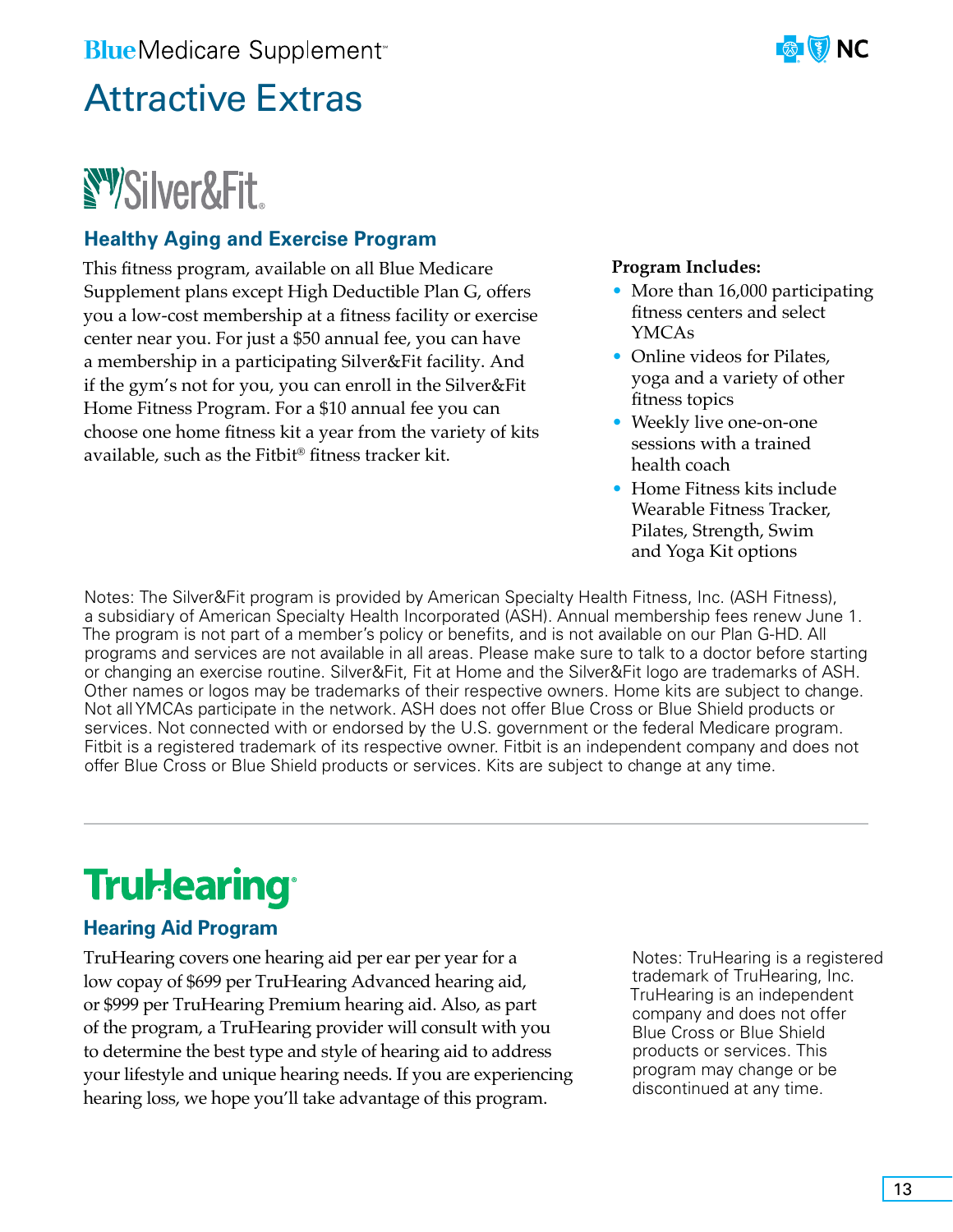<span id="page-13-0"></span>

### Limitations and Exclusions

### **BlueMedicare Supplement**<sup>®</sup>

Like most health plans, Blue Medicare Supplement plans have some limitations and exclusions. For example, Blue Cross NC does not provide benefits for services, supplies or charges that are: Not Medicare-eligible expenses under the Medicare program unless otherwise noted; incurred prior to the effective date of coverage, including any expenses when a subscriber is an inpatient on the effective date of coverage; and payable under Medicare.

This brochure contains a summary of benefits only describing our policy's most important features. You must read the policy itself to understand all the rights and duties of both you and your insurance company. It is not an insurance policy. The Blue Medicare Supplement policy is the insurance contract. If there is any difference between this brochure and the policy, the provisions of the policy will control. Neither Blue Cross NC nor its agents are affiliated with Medicare or endorsed by the U.S. government.

Once members enroll in a plan, they will receive a policy and outline of coverage that will contain detailed information about plan benefits, exclusions and limitations. Members will be notified 30 days in advance of any change in rates. The new rate will be guaranteed for 12 months.

Once members enroll in a plan, they will receive a policy and outline of coverage that will contain detailed information about plan benefits, exclusions and limitations.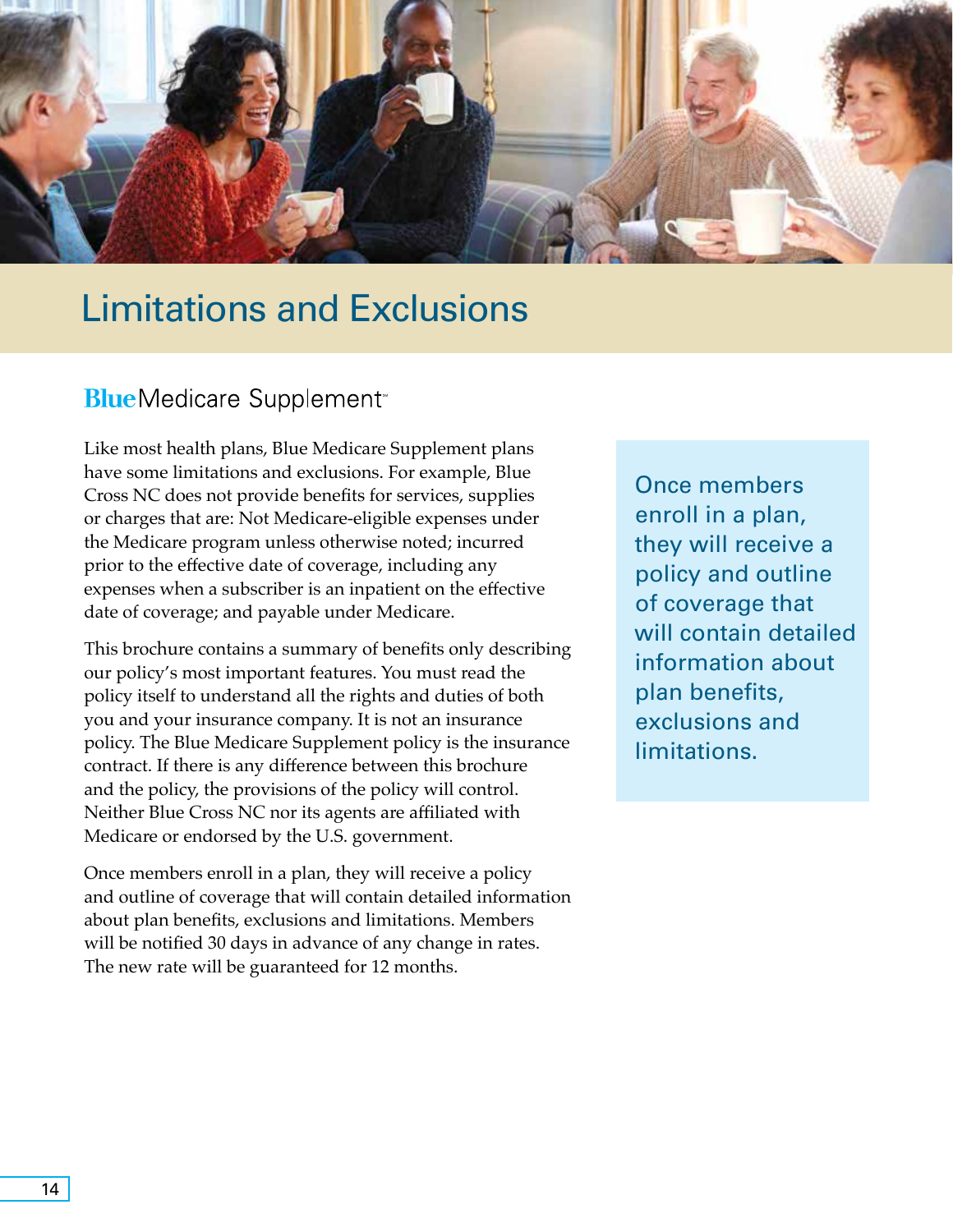Blue Cross and Blue Shield of North Carolina (Blue Cross NC) provides free aids to service people with disabilities as well as free language services for people whose primary language is not English. Please contact 1-800-478-0583 (TTY: 711) for assistance.

*Blue Cross and Blue Shield of North Carolina (Blue Cross NC) proporciona asistencia gratuita a las personas con discapacidades, así como servicios lingüísticos gratuitos para las personas cuyo idioma principal no es el inglés. Llame al 1-800-478-0583 (TTY: 711) para obtener ayuda.*

Neither Blue Cross and Blue Shield of North Carolina or its agents are endorsed by or affiliated with the United States government or the federal Medicare program.

BLUE CROSS®, BLUE SHIELD®, the Cross and Shield symbols, registered marks and service marks are marks of the Blue Cross and Blue Shield Association, an association of independent Blue Cross and Blue Shield plans. All other marks and trade names are the property of their respective owners. Blue Cross NC is an independent licensee of the Blue Cross and Blue Shield Association. L1098, 12/21